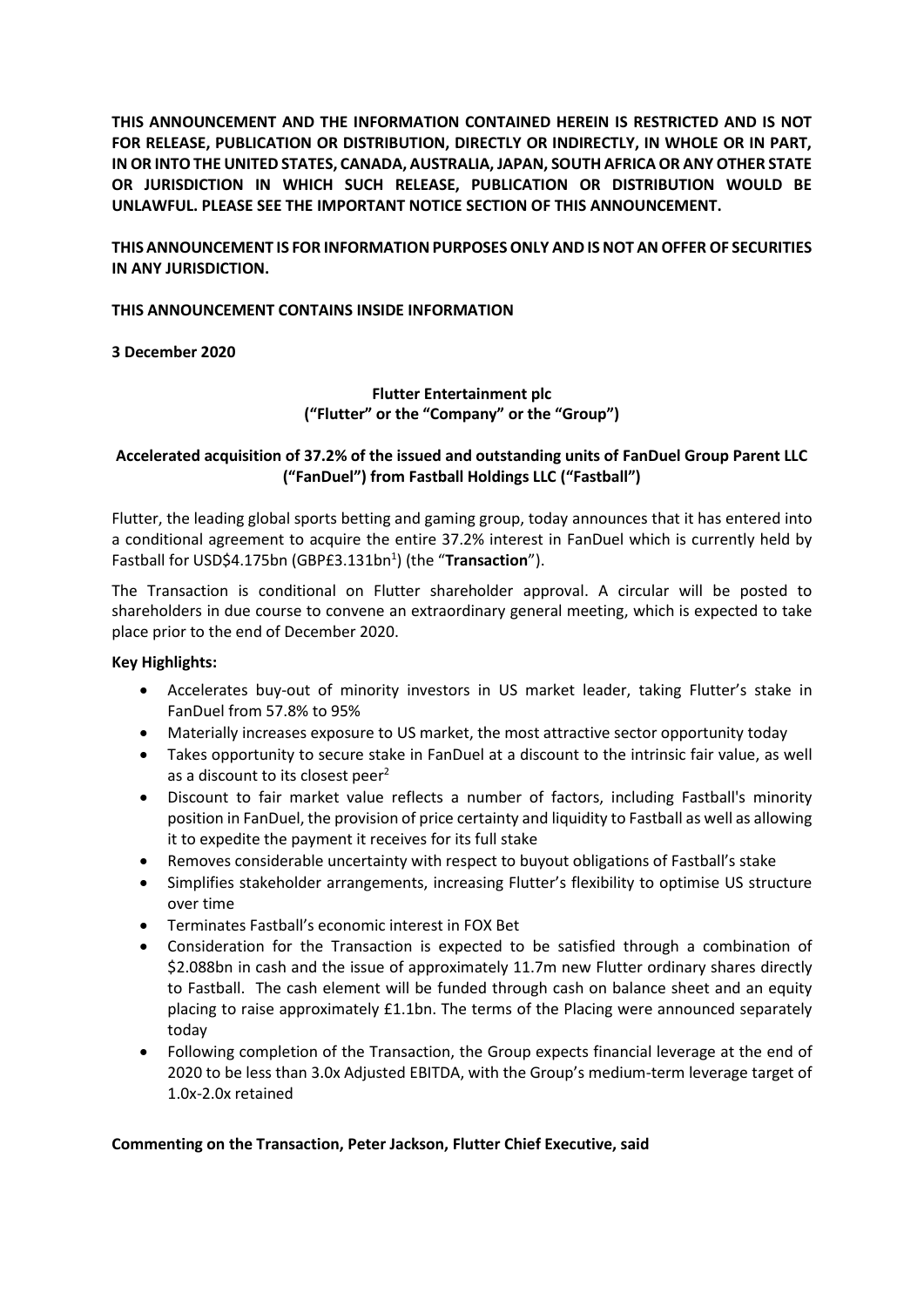"*Flutter's initial acquisition of a controlling stake in FanDuel in 2018 has been transformational for the shape of the Group. Our number one position in the crucial US market is built on many of the assets we acquired through that transaction, supported by the broader Group's capabilities. Our intention has always been to increase our stake in the business and I'm delighted to be able to do so earlier than originally planned and at a discount to its closest peer. 2*

*I would like to take this opportunity to thank our partners in Fastball for their tremendous support over the last 2½ years and for their ongoing commitment to Flutter as soon-to-be shareholders in the wider Group. We look forward to continuing to grow our US business, alongside our key media partner FOX, as further states move to regulate sports betting and gaming."*

# **Commenting on the Transaction, Lachlan Murdoch, Executive Chairman and CEO of Fox Corporation said**

*"We are delighted to participate in this capital raising. Maintaining our ownership stake in Flutter signifies our long-term commitment to Flutter, and ongoing confidence in management's ability to execute against the fast growing US opportunity. FOX's audiences have proven to be highly engaged with free to play and wagering content, and we are excited to offer them access to products from Flutter's market leading stable of US brands."*

### **Analyst and Investor Presentations**

The Group will host an analyst and investor conference call this afternoon at 2:00pm (IST/GMT). Participants must register at the link provided below to obtain the relevant dial in details <https://cossprereg.btci.com/prereg/key.process?key=PBYD9RPGQ>

A replay facility will also be available on our corporate website[: https://www.Flutter.com/investors](https://www.flutter.com/investors)

### **For further information on the Announcement, please contact:**

#### **Flutter Entertainment plc**

| Jonathan Hill, Chief Financial Officer                                            |                      |
|-----------------------------------------------------------------------------------|----------------------|
| David Jennings, Group Director of Investor Relations and FP&A                     | + 353 87 951 3560    |
| Ciara O'Mullane, Investor Relations                                               | + 353 87 947 7862    |
| Liam Kealy, Investor Relations                                                    | +353876652014        |
| Press:                                                                            |                      |
| Fi Thorne, Corporate Affairs                                                      | +44 75 2111 4787     |
| Lindsay Dunford, Corporate Affairs                                                | + 44 79 3197 2959    |
| Davy (Joint Financial Adviser and Joint Sponsor)<br>John Lydon                    | +353 (0)1 679 6363   |
| <b>Brian Garrahy</b>                                                              |                      |
| Ronan Veale                                                                       |                      |
| <b>Goldman Sachs International (Joint Financial Adviser and Joint</b><br>Sponsor) | +44 (0) 20 7774 1000 |
| Anthony Gutman                                                                    |                      |
| Charlie Lytle                                                                     |                      |
| Nick Harper                                                                       |                      |
| Jimmy Bastock                                                                     |                      |
| <b>Drury Communications</b>                                                       | + 353 1 260 5000     |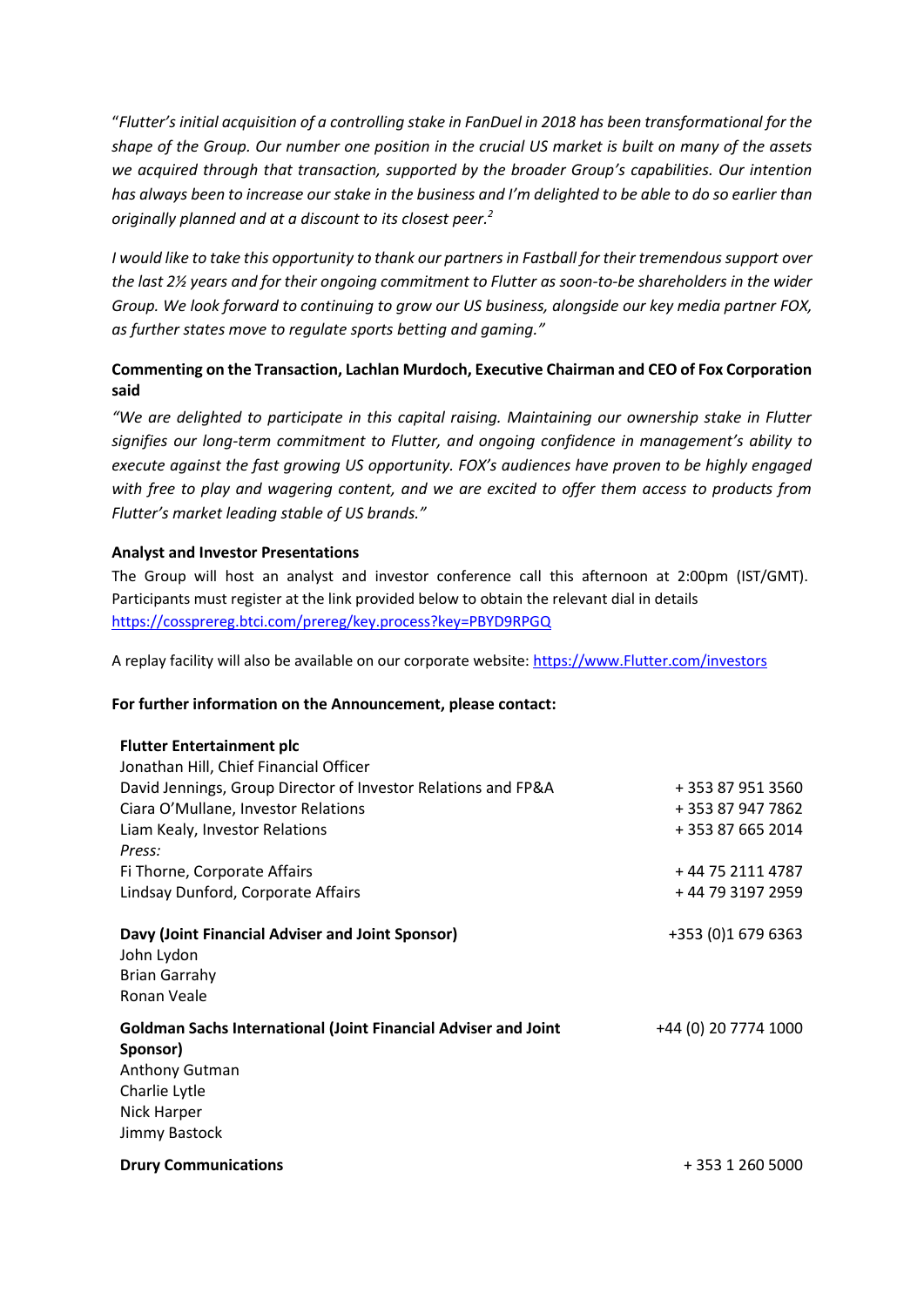Billy Murphy

**Finsbury (Media Enquiries)** James Murgatroyd Robert Allen

+44 (0) 77 6825 4911 +44 (0) 75 5444 1363

Moelis & Company LLC acted as exclusive financial advisor to Fastball Holdings LLC.

# **Flutter Entertainment plc ("Flutter" or the "Company" or the "Group")**

### **Accelerated acquisition of 37.2% of the issued and outstanding units of FanDuel Group Parent LLC ("FanDuel") from Fastball Holdings LLC ("Fastball")**

### **1. Background**

In May 2018, Flutter (then Paddy Power Betfair plc) announced the acquisition of an initial controlling stake in FanDuel Ltd via a cash investment of \$158m and the transfer of its then existing US assets (principally TVG and its New Jersey online casino) into a newly merged US group. Following a subsequent market access deal with Boyd Interactive Gaming LLC ("**Boyd**"), Flutter's stake in FanDuel stood at 57.8%.

A mechanism was put in place to facilitate the sale of Fastball's remaining 37.2% stake in FanDuel to Flutter in two tranches in July 2021 and July 2023 at prevailing market valuations. This mechanism contained constraints on the amount Flutter could be obliged to pay to acquire the stake, potentially leaving Fastball continuing to hold material levels of an illiquid minority share in the business for an indefinite period. In agreeing the terms of the Transaction we are announcing today, Fastball is able to realise a considerable return on its original investment in FanDuel while trading the discount for price certainty, liquidity and an opportunity to expedite the payment it receives for its full stake. From Flutter's perspective, today's announcement accelerates the transfer of the minority stake at what we believe to be a discount to the intrinsic fair value of the business, taking into account the business's significant growth opportunities, and at a discount to FanDuel's closest peer.<sup>2</sup>

### **2. Strategic rationale for Transaction**

### **It increases exposure to the most attractive market opportunity in the sector today**

The ongoing regulation of online sports betting and gaming in multiple states represents the single biggest market opportunity for Flutter today. Since the repeal of the Professional and Amateur Sports Act ("**PASPA**") in May 2018, the pace with which states have legislated online sports betting, and in some cases online gaming, has exceeded the Group's initial expectations.

The potential size of the US total addressable market ("**TAM**") for online betting and gaming continues to grow. By the end of 2021, Flutter expects its online sports betting products to be available in US states accounting for approximately one third of the US population. Flutter expects its online gaming products to be available in four states, equating to 11% of the US population. In both cases, the roster of regulated states does not yet include any of the four most populated states, namely California, Texas, Florida or New York.

To put the full scale of the US opportunity into context for Flutter, the states that we expect to be live in by the end of 2021 are expected to be worth c.\$9.1bn in gross gaming revenue terms at maturity.<sup>3</sup> This makes them almost as large as the regulated online markets of the UK, Ireland and Australia combined. <sup>4</sup> Based on the earnings guidance provided in the Group's Q3 trading statement (11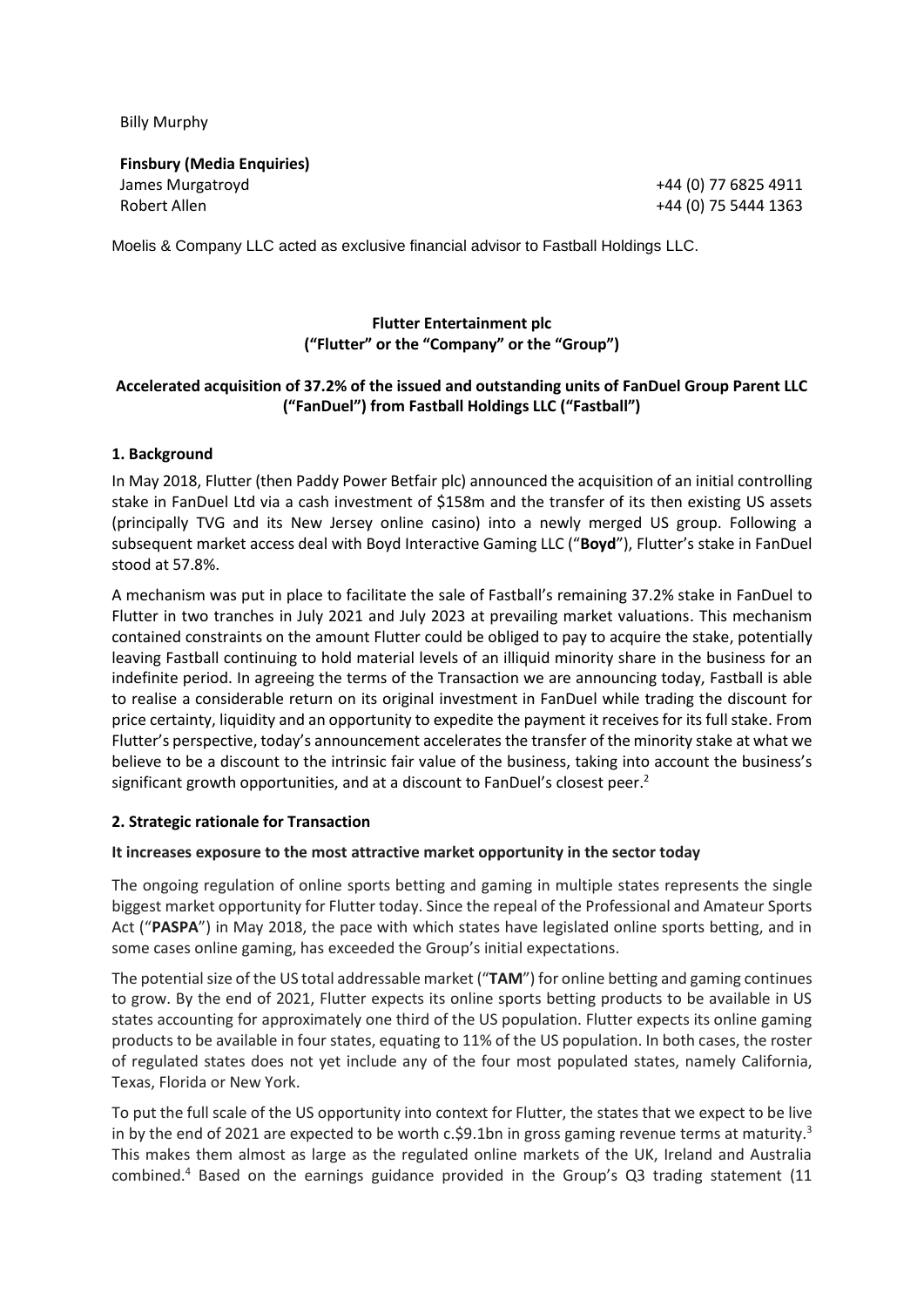November 2020), Flutter expects to generate online EBITDA from these three regulated markets of over \$1bn in 2020.

It is unclear at this point how many further states will regulate online sports betting and gaming. Flutter estimates that for each incremental 5% of the US population that is given access to regulated sports-betting and regulated online gaming, the TAM could increase by c.\$850m and c.\$1.3bn respectively.

# **It increases Flutter's share in the US market leader, a business with key competitive advantages**

FanDuel is the market leader in the US online gaming market today. The business enjoys several key advantages over competitors. These are:

# **(i) The FanDuel player database and brand which provide a structural cost advantage in the acquisition of sportsbook/gaming customers at scale**

FanDuel has over 9.5 million customers nationally, providing the business with an enthusiastic sports betting customer base. Approximately 40% of all sportsbook customers acquired in the first two years have come from the Daily Fantasy Sports ("**DFS**") database. The ability to convert DFS players to sports betting at relatively low cost means that FanDuel enjoys a structural cost advantage over most competitors when it comes to sportsbook player acquisition at scale.

In addition, the FanDuel brand has been built on the back of cumulative marketing investment to date of over \$0.8bn. Recent investment has included long-term media partnerships with both Turner Sports and Entercom, securing exclusive access to key media assets and integrations at both a local and national level. Such deals help to drive direct customer acquisition while the overall strength of the brand brings two benefits; it means it enjoys relatively high unaided brand awareness while it also makes FanDuel a partner of choice for many market access partners.

# **(ii) The ability to leverage the wider Flutter Group to develop market leading products that drive retention and improve customer economics**

Product leadership is vital for customer retention, which in turn leads to better customer unit economics. Access to Flutter's global risk and trading expertise (with a combined team of over 650 personnel) has afforded FanDuel product advantages such as the number of in-play markets that it offers on various sports and the roll-out of Flutter's Same Game Parlay TM products in the US. The ability to leverage these products and technology infrastructure has meant that FanDuel's sports betting app has been ranked the best in the market.<sup>5</sup>

The retention benefit this leads to has clearly been evident during 2020, with c.90% of sportsbook customers that were active on the FanDuel platform in March (pre-suspension of major sport) returning to play by October. The launch of the Group's proprietary sports betting platform is now complete in West Virginia with remaining states expected to follow in 2021. Thisinternal open-source platform, which is supported by over 3,600 technologists group-wide, will improve reliability and scalability while giving FanDuel access to Flutter's "feature factory".

# **(iii) Greater product diversification and scale than competitors which in turn fuels investment**

FanDuel is the only operator to offer all four key product verticals in the US, namely sports betting, DFS, gaming and online horserace wagering. In addition, it has a presence in all 50 US states through its free-to-play products while it takes real-money play in 41 states. This is important because it (i) enables FanDuel to monetise its customer base in a way many competitors cannot in states that are yet to regulate sports betting and gaming, (ii) leads to better customer economics given that the lifetime value of multi-product customers exceeds that of single product customers; and (iii) provides a funding stream for ongoing investment, with the cash flow generated from our more mature US products (TVG and DFS) supporting the growth in sports betting and gaming.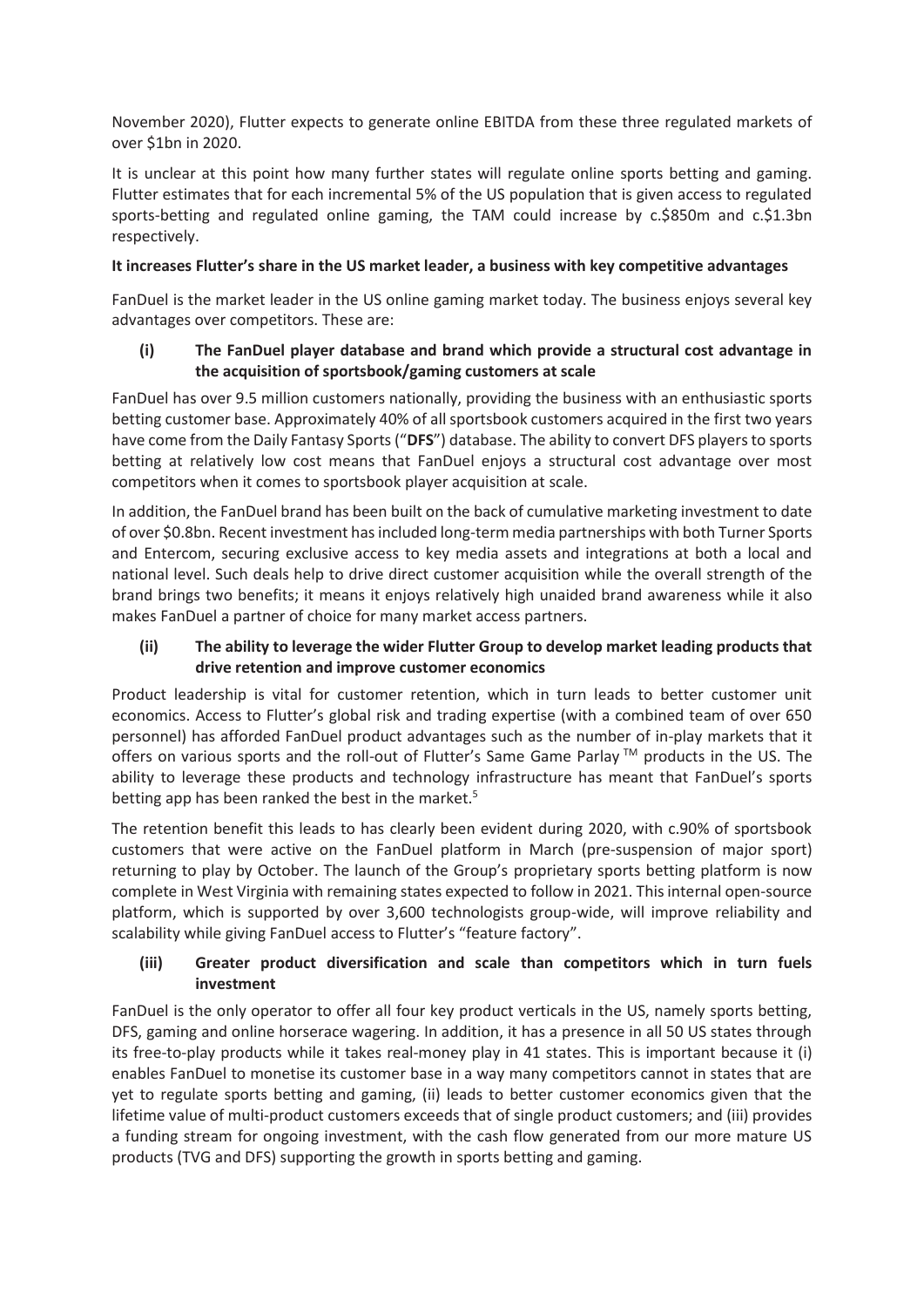All of the factors above have contributed to FanDuel becoming the online market leader in the US today with unrivalled online scale and market share. Year-to-date FanDuel has acquired more than 800,000 customers<sup>6</sup> across all verticals. As disclosed in our Q3 trading statement on 11 November 2020, we now expect our US business to generate over \$850m in net revenue in 2020. This represents year on year growth of 70%+ and exceeds the revenue guidance of our next nearest online competitor in the US by over 50%. In 2020, Flutter expects contribution from the New Jersey online sportsbook and gaming businesses combined to be more than \$40m. FanDuel's share of the online sport-betting market in Q3 was 43% while its share of the combined sports and gaming market was 24%.<sup>7</sup>

# **It secures the minority stake at an attractive valuation**

The Transaction price of \$4.175bn implies an enterprise value for FanDuel of \$11.2bn. This represents (i) a potentially valuable opportunity in light of our own estimate of the intrinsic value of the business, taking into account the business's significant growth opportunities, and (ii) a discount to FanDuel's closest peer<sup>2</sup>, despite FanDuel being the market leader in the US market. This discount reflects a number of factors, including Fastball's minority position in FanDuel, the provision of price certainty and liquidity to Fastball as well as allowing it to expedite the payment it receives for its full stake.

### **It removes considerable uncertainty with respect to the future**

There has been significant volatility in the valuation multiples within the US online gaming sector. The previously agreed mechanism for transfer of the Fastball stake to Flutter would have involved fair market valuations of FanDuel being conducted in 2021 and 2023, with put and call options in place based on those valuations. The Board has concluded that it is in the best interest of Flutter shareholders to avail of the discount factors through this alternative transaction now and thus remove pricing uncertainty in acquiring Fastball's stake in FanDuel.

### **It simplifies US stakeholder arrangements, providing greater future flexibility**

The Transaction simplifies the Company's stakeholder arrangements in the US by bringing Flutter to 95% ownership of FanDuel, increasing Flutter's control over the direction of our US operations.

The Transaction also simplifies the economic position in relation to the FOX Bet business. As part of the combination between Flutter and TSG, Fastball was granted an economic interest in the FOX Bet business. This would have involved Fastball receiving the equivalent of 11% in the uplift in the valuation of FOX Bet between May 2020 and July 2023 (the "**FOX Bet Value Payment**"). Pursuant to the terms of this Transaction, Fastball's right to receive the FOX Bet Value Payment from Flutter is terminated.

FanDuel's market access partner, Boyd, will continue to hold a 5% stake in FanDuel following completion of the Transaction. Flutter intends to offer to FOX Sports the option to purchase 18.5% of FanDuel at fair market value in July 2021, with substantively the same terms and valuation mechanism that FOX Sports and Flutter previously agreed would have applied to the Fastball put and call options. No assurances can be provided whether and on what terms any such transaction with FOX would take place.

# **3. Overview of the Transaction**

Flutter has entered into an agreement (the "**Purchase Agreement**") to acquire Fastball's entire 37.2% stake in FanDuel. Upon completion, Flutter will own 95% of FanDuel and the balance of 5% will continue to be held by Boyd. Fastball will also waive its right to receive a payment for the increase in FOX Bet's market value.

Under the terms of the Purchase Agreement, Flutter will satisfy the \$4.175bn / £3.131bn consideration by way of \$2.088bn of cash and the issue of approximately 11.7m new Flutter shares directly to Fastball (the "**Consideration Shares**") at a reference price of £133.50 calculated as a VWAP over the period 11 November to 27 November 2020.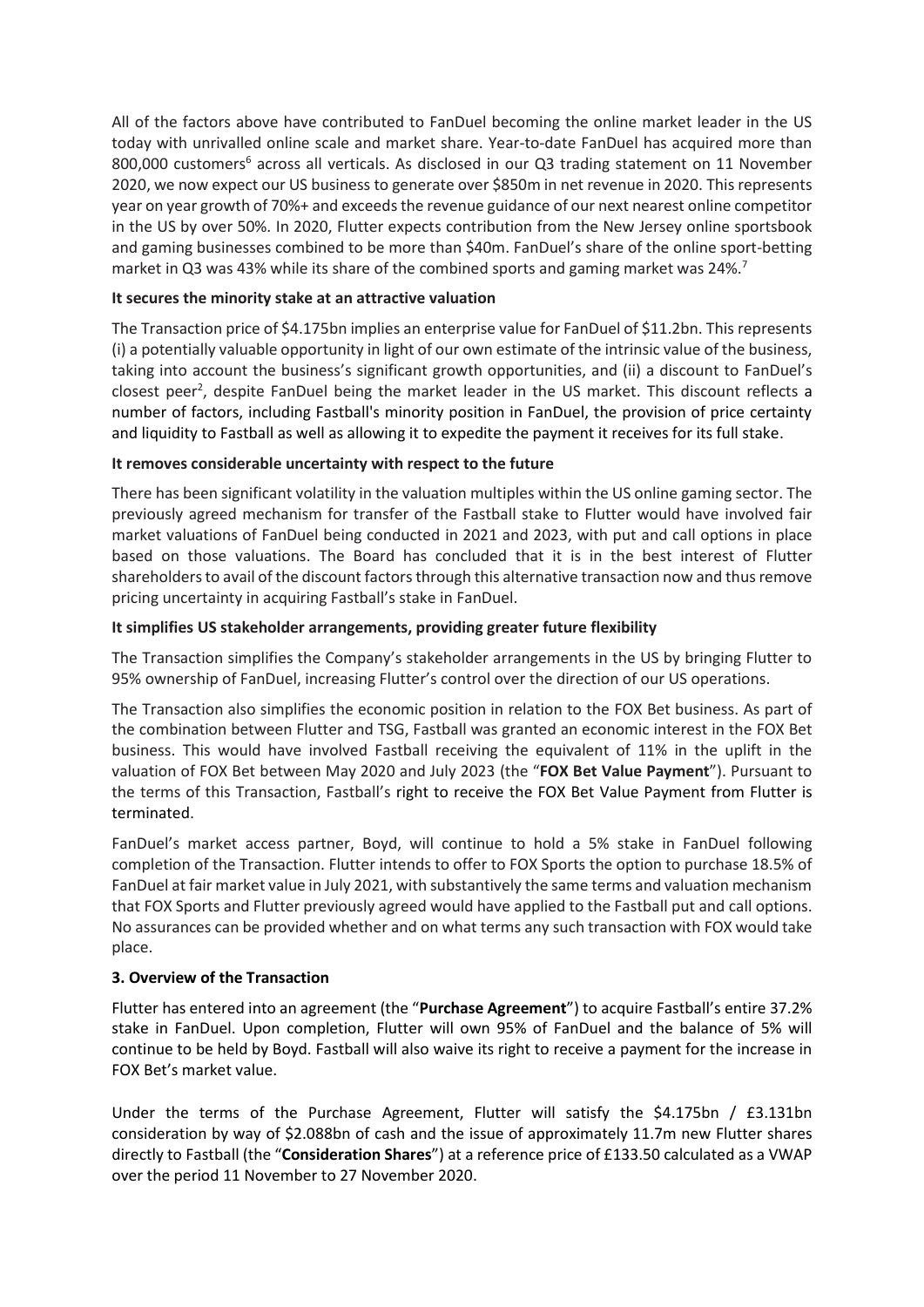The Purchase Agreement imposes certain "lock-up" restrictions on Fastball's ability to distribute or transfer any Consideration Shares it may receive in connection with the Transaction. From and after 31 March 2021, Fastball would be permitted to distribute or sell up to 20% of any Consideration Shares it may receive; from or after 1 July 2021, Fastball would be permitted to distribute or sell up to 50% of such Consideration Shares (inclusive of any shares distributed or sold prior to 1 July 2021); and from and after 31 December 2021, Fastball would be permitted to distribute or sell up to 100% of such Consideration Shares.

### **Flutter shareholder approval**

As Fastball owns approximately 37.2% of the units in FanDuel, being a subsidiary of Flutter, Fastball is considered to be a substantial shareholder of Flutter for the purpose of the listing rules of the Financial Conduct Authority ("**Listing Rules**"). The Transaction therefore constitutes a related party transaction for Flutter and requires the approval of Flutter shareholders. In addition, Matthew King is a director of FanDuel and a member of Fastball, and is therefore a related party for the purposes of the Transaction. Further, Ted Oberwager and Michael LaSalle are directors of FanDuel and each own indirect interests in Fastball, and are therefore also considered to be related parties for the purposes of the Transaction.

A circular will be posted to shareholders to convene an extraordinary general meeting which will be held in due course to approve the Transaction. Subject to receipt of shareholder approval and the satisfaction or waiver (as applicable) of other conditions in the Purchase Agreement, the Transaction is expected to be completed prior to the end of December 2020.

### **4. Financing the Transaction**

Flutter intends to fund the cash element of the purchase price through (i) cash on balance sheet, and (ii) an equity raise of approximately £1.1bn through the placing of new ordinary shares (the "**Placing**"). The remainder of the consideration payable will be satisfied through the issue of the Consideration Shares.

The consideration financing mix takes into account Flutter's focus on maintaining balance sheet strength and financial flexibility. Assuming completion in 2020, leverage at the financial year end is expected to be less than 3.0x Adjusted EBITDA. The Board is satisfied that this is an appropriate level of additional leverage to apply to Flutter, minimising shareholder dilution while also maintaining balance sheet strength to fund appropriate investment and growth opportunities for the Group. The Board is confident that the highly cash generative nature of the Group will bring it towards its leverage target of 1.0x-2.0x over the medium-term. As previously stated, once leverage has returned to this target range, the Board will re-examine the Group's dividend policy.

A separate announcement has been issued in relation to the Placing and a presentation containing further information relevant to the Transaction and Placing has been made available on the Company's website at [https://www.Flutter.com/investors](https://www.flutter.com/investors).

The person responsible for arranging release of this Announcement on behalf of Flutter is Edward Traynor, Company Secretary of Flutter.

**Notes**

<sup>(1)</sup> Assumed FX rate £1:\$1.33

<sup>(2)</sup> Transaction price implies a FanDuel enterprise value of \$11.2bn; equates to a discount of over 40% to \$20.3bn enterprise value of DraftKings Inc. (as at 27 Nov 2020)

<sup>&</sup>lt;sup>(3)</sup> Sources: Based on Eilers and Krejcik and Flutter internal estimates. Assumes FanDuel will be live in 14 states in 2021 for sports betting; Colorado, Illinois, Indiana, Iowa, Louisiana, Maryland, Massachusetts, Michigan, New Jersey, Ohio, Pennsylvania, Tennessee, Virginia and West Virginia. Assumes FanDuel will be live in 4 states in 2021 for gaming: Michigan, New Jersey, Pennsylvania, and West Virginia.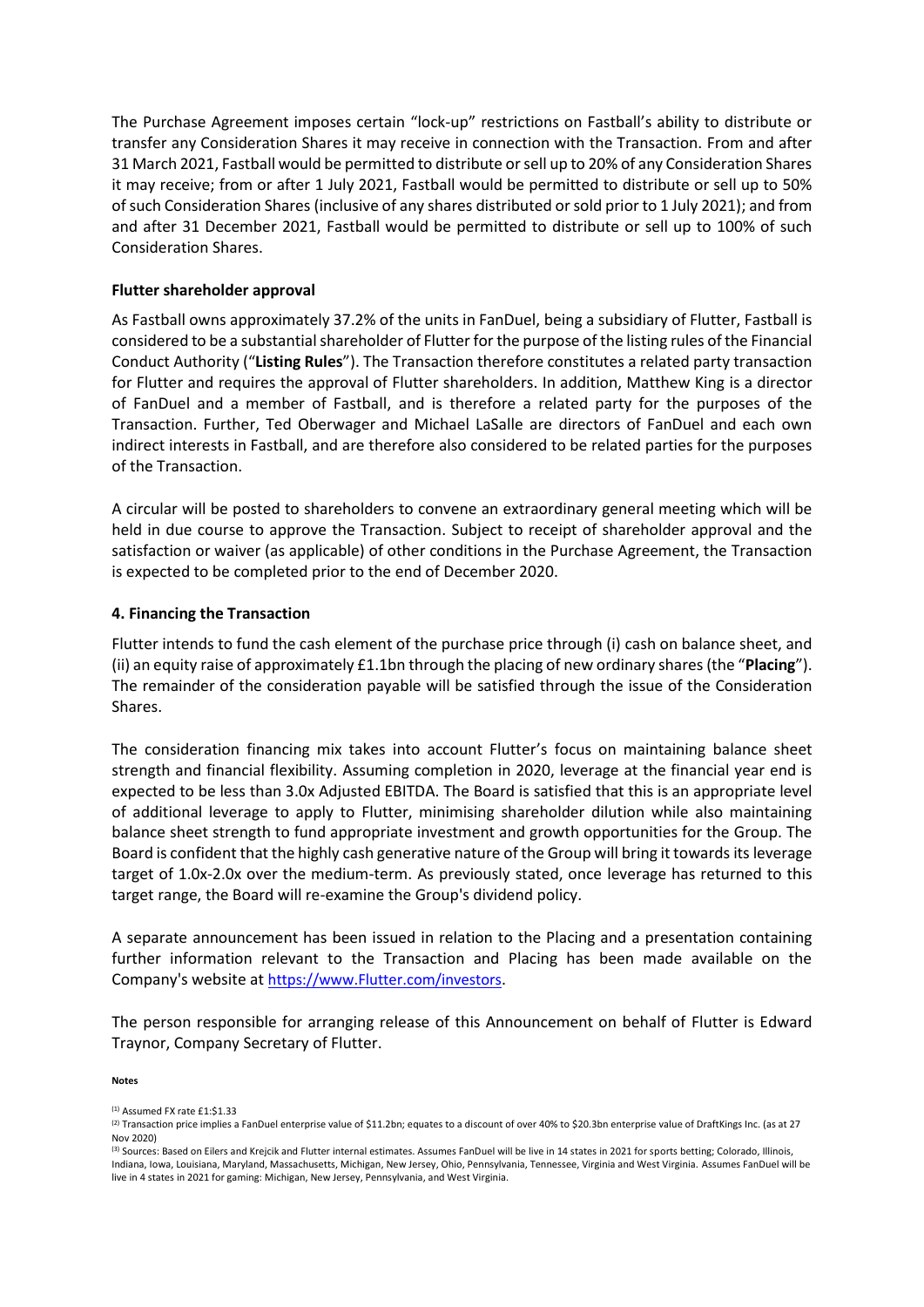<sup>(4)</sup> The estimated size of the UK, Irish and Australian online markets combined is \$9.5bn. Source: Regulus and Flutter internal estimates of online sportsbook and gaming market size. Combined population 97m.

(5) Eilers and Krecjik survey of 16 sports betting apps in NJ, October 2020

(6) Pro forma Flutter US division for 9 months ended 30 September 2020

(7) Source: Online sportsbook market share is the gross gaming revenue ("GGR") market share of FanDuel for Q3 2020 in the states in which FanDuel was live in Q3 as per Flutter's Q3 trading update on 11 November 2020. During Q3 FanDuel was live for sports betting in Colorado, Illinois, Indiana, Iowa, New Jersey, Pennsylvania and West Virginia. Market share calculations do not include Illinois due to unavailability of September data at that time. Online gaming market share reflects the combined NJ and PA market share of the FanDuel and Betfair brands during Q3 2020. Combined online market share is the combination of both sportsbook and gaming as defined above. The gaming market share excludes PokerStars which is part of Flutter but not part of FanDuel. Combined gaming share in the US is 29% when PokerStars is included.

FanDuel offers retail sports betting in selected states, primarily as part of the market access arrangements to facilitate online sports betting. FanDuel has been fully consolidated in Flutter's financial statements since 2018, incurred an underlying EBITDA loss of £(36.2)m for the financial year ended 31 December 2019 and had gross assets of approximately £1bn as at 30 June 2020. Matthew King is the CEO of Flutter's US business which comprises FanDuel, TVG, Pokerstars, Betfair and FOX Bet.

#### **Important Notice**

Goldman Sachs International, which is authorised by the Prudential Regulation Authority and regulated by the Financial Conduct Authority and the Prudential Regulation Authority in the United Kingdom, is acting exclusively for Flutter and no one else in connection with the Transaction and will not be responsible to anyone other than Flutter for providing the protections afforded to clients of Goldman Sachs International or for providing advice in relation to the matters referred to in this announcement.

Davy, which is authorised and regulated in Ireland by the Central Bank is acting exclusively for Flutter and no one else in connection with the Transaction and will not be responsible to anyone other than Flutter for providing the protections afforded to clients of Davy or for providing advice in relation to the matters referred to in this announcement.

This announcement and the information contained herein is restricted and is not for release, publication or distribution, directly or indirectly, in whole or in part, in, into or from the United States (including its territories and possessions, any state of the United States and the District of Columbia, collectively the "**United States**"), Australia, Canada, Japan, South Africa or any other state or jurisdiction in which the same would be restricted, unlawful or unauthorised (each a "**Restricted Territory**").

This announcement is for information purposes only and does not constitute an offer to buy, sell, issue, acquire or subscribe for, or the solicitation of an offer to buy, sell, issue, acquire or subscribe for shares in the capital of the Company in any Restricted Territory or to any person to whom it is unlawful to make such offer or solicitation. Any failure to comply with these restrictions may constitute a violation of the securities laws of such jurisdictions.

The information in this announcement may not be forwarded or distributed to any other person and may not be reproduced in any manner whatsoever. Any forwarding, distribution, reproduction, or disclosure of this information in whole or in part is unauthorised. Failure to comply with this directive may result in a violation of the Securities Act or the applicable laws of other jurisdictions.

This announcement has been prepared for the purpose of complying with the applicable law and regulation of the United Kingdom and Ireland and information disclosed may not be the same as that which would have been disclosed if this Announcement had been prepared in accordance with the laws and regulations of jurisdictions outside the United Kingdom and Ireland.

Completion of the Transaction is subject to the satisfaction of a number of conditions. Consequently, there can be no certainty that completion of the Transaction will be forthcoming.